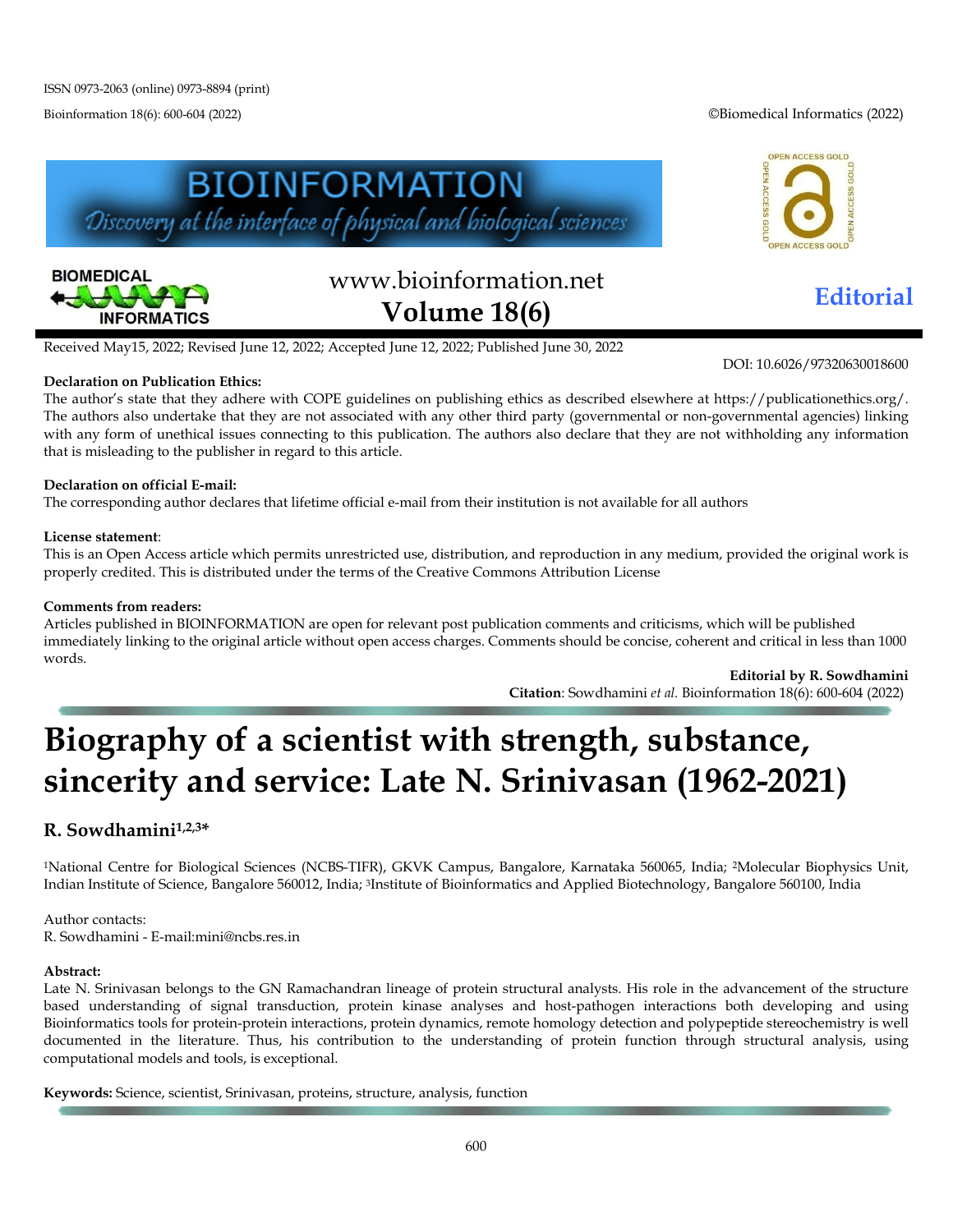#### **Schooling and College during 1979-1984:**

N. Srinivasan (NS) was born on June 12, 1962 at Madras (now referred as Chennai), Tamilnadu, India. His high schooling was at Rajah Muthiah Higher Secondary School (in Raja Annamalai Puram, Chennai) during 1976 and 1979. He was interested in physics and excelled in Mathematics at school. NS joined the Jain College at Chennai and completed his undergraduate degree in General Physics (1979-1982). During this time he taught Mathematics to students in the neighbourhood with passion as a service to the society. NS was a natural in solving difficult riddles and Mathematics puzzles. However, playing cricket was his favourite game during his leisure time. He then completed his graduate degree in Biophysics at the Madras University (1982-84). His interaction with popular Biophysics scientist like R. Srinivasan, N. Gautam and Vasantha Pattabhi during this period was an inspiration. Discussion on GN Ramachandran and his contribution to Biophysics dominated the discussion.

#### **Towards a doctorate degree during 1984-1991:**

NS had applied for PhD both at Madras University and at Molecular Biophysics Unit (MBU), IISc but joined IISc in the lab of C Ramakrishnan (CR). CR was none other than the student of GNR, about whom NS had heard a lot during his graduate studies. This firmly established a link between NS and the GNR lineage of studying polypeptide stereochemistry. He also acquired excellent friends in MBU, who had both good academic minds and strength of character. With CR, he studied the backbone conformation of glycyl residues **[1].** CR and NS had frequent conversations on many topics like computer programming, debugging, book-keeping and cricket! During his PhD, NS also collaborated extensively with P Balaram (PB). PB's collaborative intentions come with a strong purpose, namely to feed knowledge derived from the analysis of protein structures towards peptide design. But, NS could see the huge opportunity to think fluently and become a better researcher through collaborations. He was enthusiastic about discussions with PB. During discussions, NS often carried a notebook to note research ideas and came out beaming with happiness! It was during these collaborations that he met the author, Sowdhamini (Mini), who was a student of PB and later became NS's wife! His collaborations meant he broadened his research interests to study disulphide bond stereochemistry **[2]** and super secondary structures **[3].** By this time, NS had grown into a mature scientist, with smart scientific thinking and known in MBU as a highly helpful and congenial colleague. He was also quite witty and enjoyed the company of his friends.

#### **Postdoctoral scholar during 1991-1998:**

NS's postdoctoral tenure in Tom Blundell's (TLB) laboratory in the United Kingdom was for an equal seven years. TLB is a superimpressive personality and remained as someone NS admired until NS's very last days. He was funded by Tripos Associates initially (1991-94) and learnt about comparative modelling strategies **[4-5].** NS also interacted with colleagues who worked on wet-lab biology and signal transduction. Indeed, some of his papers on pentraxin **[6],** PH domains **[7]**, kinases **[8-9]** and protein symmetry **[10]** are noteworthy. He also learnt the collaborative skills by discussions with other labs in Birkbeck College, as opportunities were provided generously by TLB **[11].** NS was amazingly productive and displayed original thinking. It was then he took the decision to step out and learn wet-lab biology in Mike Waterfield's laboratory (1994-1996). TLB and this lab had strong collaborations on signal transduction projects. He would often come in the evenings and continue his pursuits in structural bioinformatics. By 1996, TLB and few of his lab members moved from Birkbeck College to Cambridge, since TLB accepted the Chair position at the Biochemistry Department there. Whilst in Cambridge, NS rejoined TLB's laboratory and served there until 1998. TLB was pleased with NS's productivity but was equally supportive of his seek for independence. His well-wishers were thrilled when NS was offered Assistant Professor Position in the same Department where he earned PhD, namely MBU, IISc. His wife was also lucky enough to find a faculty position in National Centre for Biological Sciences in the same city. The time spent in the UK for the couple was memorable, due to good research and the couple were also blessed with their daughter Jayashree.

#### **Starting as a scientist at IISc, India during 1998-2008:**

With an independent position in MBU in 1998, NS did not waste any time and started putting his creative mind into practise. The initial contributions from his lab on Pairwise Alignment Database **[12]**, genome-wide survey of human tyrosine Kinases **[13-15]** and analysis of domain architectures **[16]** are examples of this kind. He had also collaborated with several biologists within the Institute **[17-18]** and in the country **[19-20]**. He received his National BioScience Award by the Department of Biotechnology, India in 2005 and also became a Fellow of Indian Academy of Sciences, Bangalore and National Academy of Sciences, Allahabad in 2007. Further, he received timely support in 1999 by obtaining Senior Research Fellowship by the Wellcome Trust, UK.

In 2004, his association with Bernard Offmann and Frederic Cadet of *Universite de la Re Union* of *Re Union* Islands began leading to their long-term collaboration in structural bioinformatics. He spent many summers as a Visiting Professor there with his family and they were looked after well every time. NS and Offmann published around 16 papers together on various themes such as protein structural variations and dynamics (for example **[21]**). NS's collaboration was also initiated with Alexandre de Brevern of INSERM, Paris and was supported by their Indo-French CEFIPRA grants, giving rise to 16 publications (for example, **[22-23]**). Together, NS co-mentored few students with both laboratories and these two lines of friendship flourished until the very end for NS. The year 2008 was memorable, since NS was conferred the Bhatnagar Award, the highest science prize in India. The Computational Biology community in India was pleased at this recognition and NS was the first in this area to be given this honour.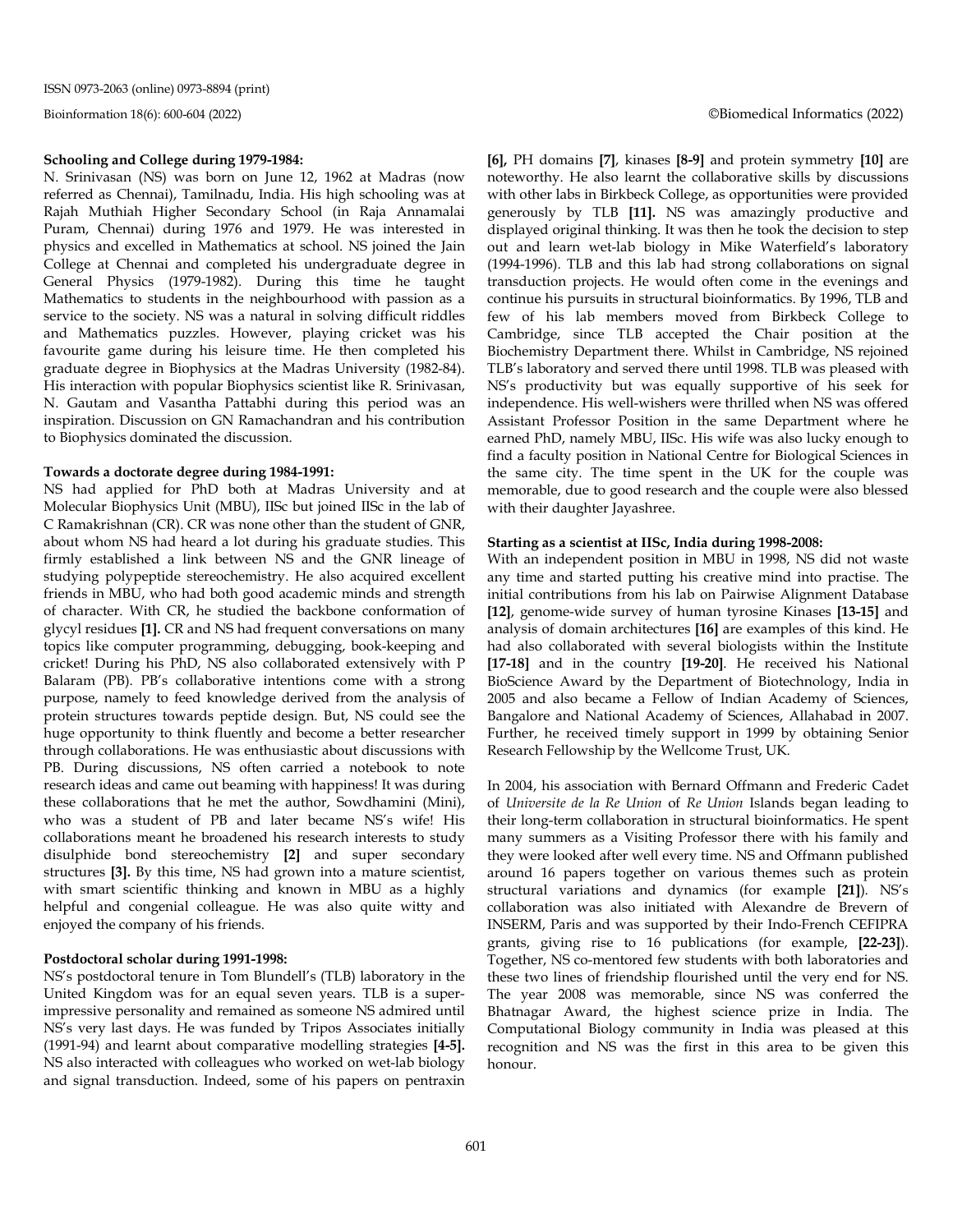#### Bioinformation 18(6): 600-604 (2022) ©Biomedical Informatics (2022)



From nothing to something to eternity: NS in pre-school, High school, PhD days and thereafter around 2020 (from left to right)



Long-term colleagues in NS's lab: PhD students (shown in lavender rectangles with timelines) and postdoctoral fellows (within grey rectangles): Image credits to Sneha Bheemi Reddy



Left: NS in 2001 (holding little Jayashree) with Sowdhamini and few other colleagues at the Wellcome Trust, UK. Right: During the Bhatnagar Award function in Delhi in 2008 (NS is third from the left in the row) with the then Prime Minister of India Man Mohan Singh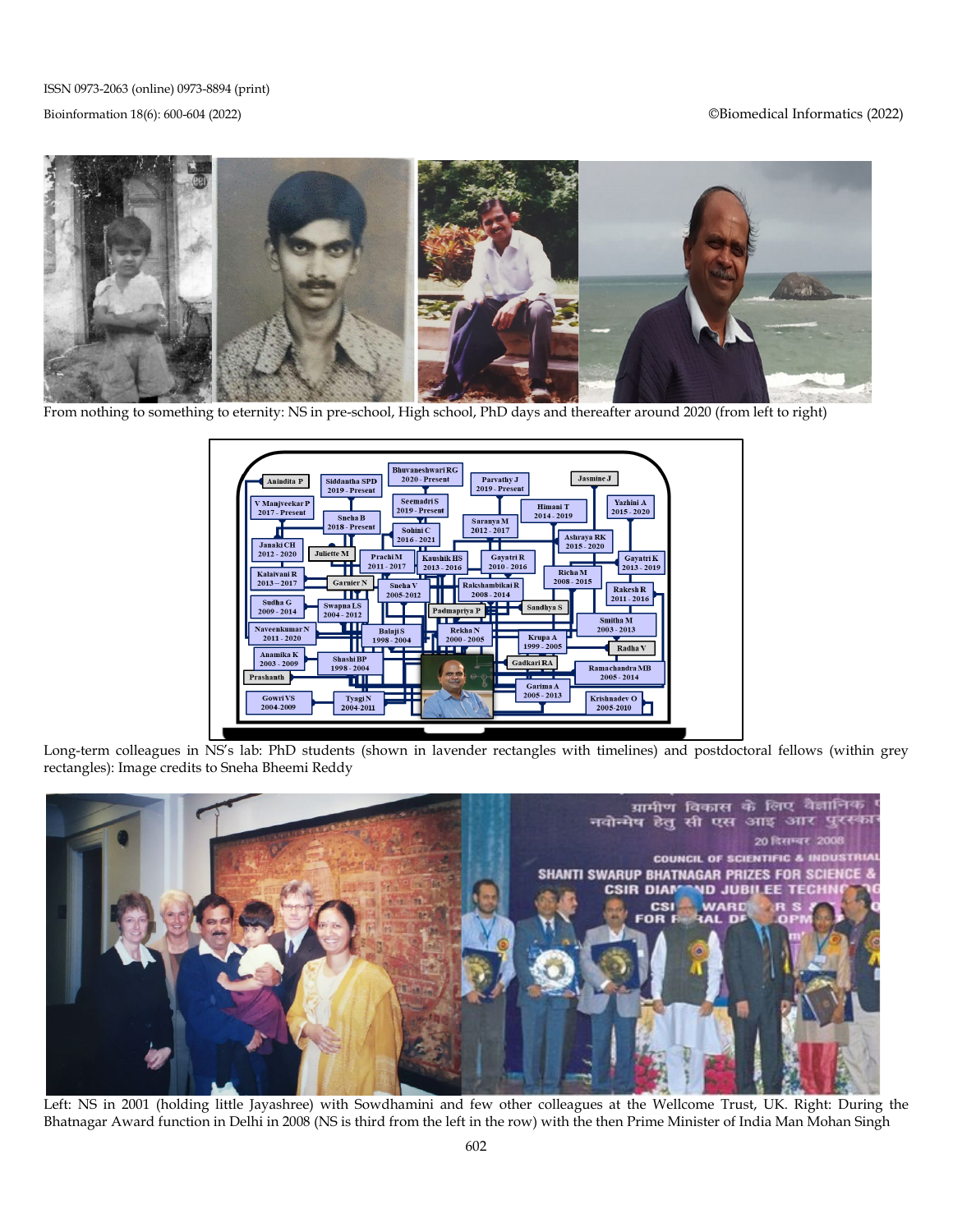#### **Protein research during 2009-2018:**

NS went on to apply his mind on several exciting projects. For instance, he worried about protein families that are fairly isolated and distant in sequence space **[24].** He conceived ideas to design artificial sequence to bridge distantly related protein families, in collaboration with Sowdhamini's group. One of the beneficial effects that emerged was the realisation of new connections, where several domains of unknown function could be assigned reliable biological functions **[25].** His interests also started moving into protein-protein interactions, fuelled by joint grants funded by UKIERI (including Jim Warwicker of Manchester UK and Pinak Chakrabarti of Bose Institute, India) and Centre of Excellence funded by Department of Biotechnology, India (with Nagasuma Chandra of IISc and Sowdhamini). There were several surprising findings such as the structural effects of binding in parts away from protein-protein interface **[26]** and the interface residues harbouring both intra- and inter protein interactions **[27].** NS's group started focussing on large protein assemblies **[28-29]** and on host-pathogen interactions as well **[30].** NS became a Fellow of National Academy of Science India, Allahabad in the year 2009. He was also one of the advisors for the Indian Bioinformatics Society. The years 2007-2011 were marked in NS's career due to his memorable visits abroad (like China, Japan, Copenhagen, USA and Australia) and within India (like Kollam, Chandigarh, Jaipur, Trivandrum and Karaikudi). He would visit Institutes like University of Poona, Vellore Institute of Technology and few Indian Institutes of Technology. He had guided several PhD students in IISc and he was not slowing down.

#### **Revisiting the Ramachandran plot during 2018-2021:**

NS could be often seen passionately explaining his re-visit of Ramachandran map, the work where he had collaborated with CR and one of his own students. Together, they showed that had we been conscious of small deviations from ideal peptide internal parameters of peptide bond, few regions of the Ramachandran map will move from being disallowed to allowed regions **[31]**. Many things excited NS about this project. The whole idea he had conceptualised, the combination of people involved (late GNR, late CR, himself and Ashraya his student thereby) four generations of scientists in the GNR school! Besides, nearly 2000 Ramachandran map calculations, accounting for deviations in bond lengths and angles of the peptide bond, were performed this time on computers where late CR had written all the codes himself. NS's joy knew no bounds when one of the key manuscripts was accepted on Teachers Day!! Such was the respect he had for his PhD mentors. No one can forget the enthusiasm with which he ended his IISc Institute talk in February 2020 with this work.

During the last two years of NS, we both had been travelling to countries like Finland, Strasbourg, Malaysia, New Zealand, Australia and to cities within the country like IIT-Madras and Coimbatore (just before the lock-down). NS's group, whilst analysing host-pathogen interactions did examine the possibility of previously approved drugs to be repurposed to address ailments such as Tuberculosis **[32]** and COVID-19 **[33].** Alas, he fell sick in December 2020 due to heart ailment and his health went through a

decline. However, he published 19 papers since that time until his end. Whilst in the hospital, it was announced that he is conferred the Rustum-Chowski award for teaching and elected as fellow of the Indian National Science Academy, India. Despite his failing health, with less mobility at home or connections in the hospital, he continued to try his best to move academic matters. He had thoughtfully encouraged half of his lab members to apply for postdoctoral and higher positions, without giving them the doubt or fear that he may not survive.

#### **Exceptional qualities of Late N. Srinivasan:**

NS never believed in strict discipline to achieve academic excellence. Instead, he taught people to enjoy whatever they were doing or learning. The coordination of our large conference, Asia Pacific Bioinformatics Conference in 2010 by NS, with nearly 600 participants and more than 25 volunteers, was an excellent example of NS's leadership qualities and organisational skills. NS develops regard for people when he finds them doing their work sincerely and with excellence. It does not matter what type of profession they are in. On the contrary, his blood boils if someone took their work lightly or did a half-hearted job. He himself takes every work assigned with great attention and meticulous mind. He gives excellent seminars and conveys protein structural principles with great clarity in his classes. He has taken extraordinary steps of working behind the scene in several instances, keeping the career and well-being of colleagues and lab members in mind. He is a strong supporter of women in science and had constantly been motivating his wife to do well. He is generous and fair-minded in providing due compliments to people and can motivate them to the right path with a single conversation. He often speaks from his heart and knows to treat every person special. He has been a pillar of selfless support to several distressed individuals. He can see people in distress easily and would go out of his way to help them – be it simply listening or giving them sound advice or words of encouragement. All through his ailment in the hospital, he displayed courage, found solace in hearing good music and fought really hard until his end. Trust we can take his legacy forward and his soul will rest in peace. Indeed, the greatest tribute to our beloved Srinivasan is to carry on his spirit of positive vibrations and dedication to Bioinformatics.

#### **Acknowledgements**

RS thanks S. Jayashree and V. Tiwari for critical reading and proof reading.

#### **References:**

- **[1]** Ramakrishnan C *et al. Int. J. Pept. Prot. Res.* 1987 **29:**629 [PMID: 3610477]
- **[2]** Srinivasan N *et al. Int. J. Pept. Prot. Res.* 1990 **36:**147 [PMID: 2272751]
- **[3]** Sowdhamini R *et al. J. Mol. Biol.* 1992 **223:**845 [PMID: 1538399]
- **[4]** Srinivasan N & Blundell TL. *Prot. Engng.* 1993 **6:**501 [PMID: 8415577]
- **[5]** Johnson MS *et al. CRC Crit. Rev. Biochem. Mol. Biol.* 1994 **29:**1 [PMID: 8143488]